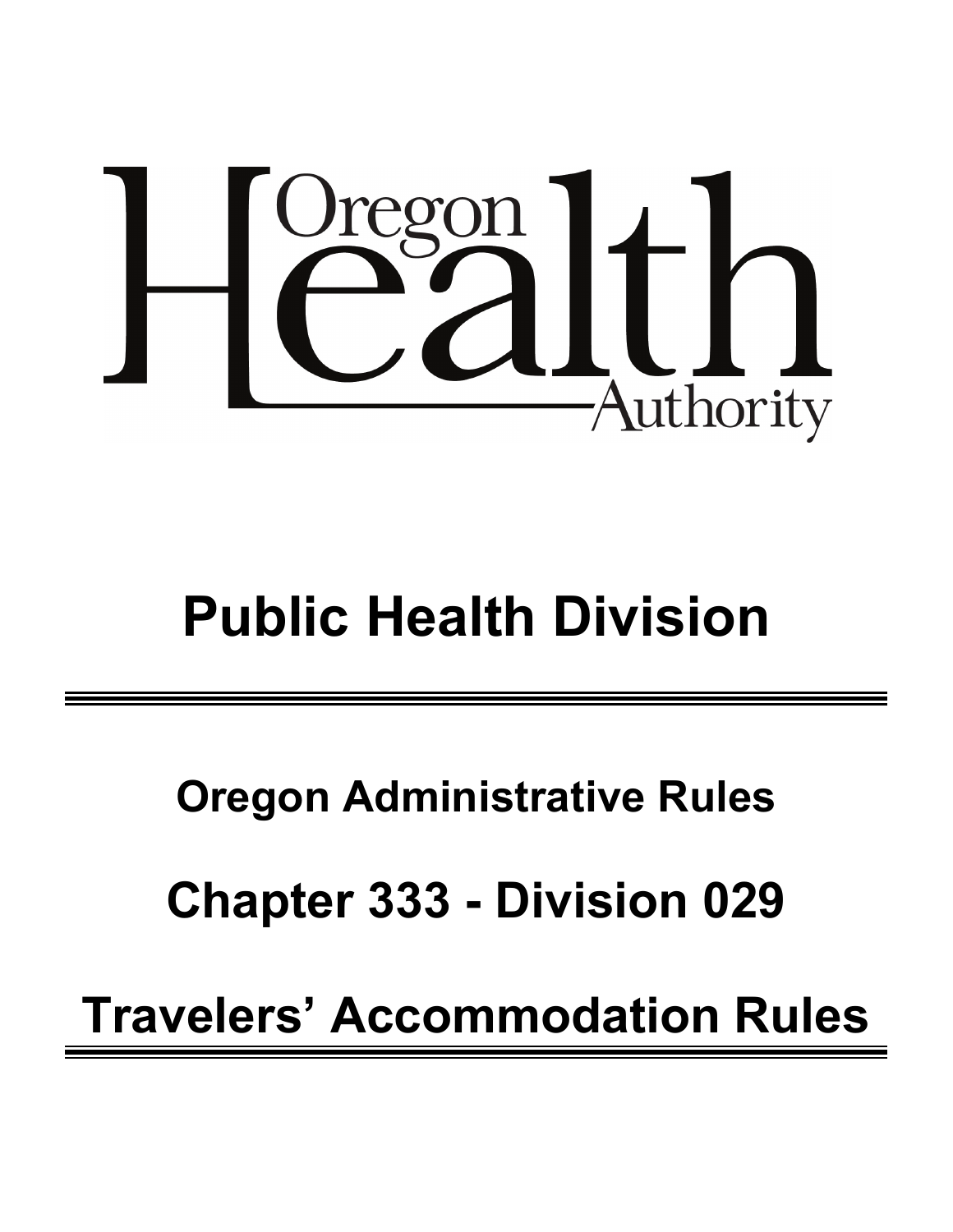This information is available in alternate format from the **Oregon Health Authority – Public Health Division Travelers' Accommodation Regulation Program at (971) 673-0448**

**You may also obtain the rules from these websites:**

**[http://public.health.oregon.gov/HEALTHYENVIRONMENTS/RECREAT](http://public.health.oregon.gov/HEALTHYENVIRONMENTS/RECREATION/POOLSLODGING/Pages/rules.aspx) [ION/POOLSLODGING/Pages/rules.aspx](http://public.health.oregon.gov/HEALTHYENVIRONMENTS/RECREATION/POOLSLODGING/Pages/rules.aspx)**

**[http://arcweb.sos.state.or.us/rules/OARs\\_300/OAR\\_333/333\\_029.html](http://arcweb.sos.state.or.us/rules/OARs_300/OAR_333/333_029.html)**

**Current Revision December 23, 2009 Current Printing May 5, 2011**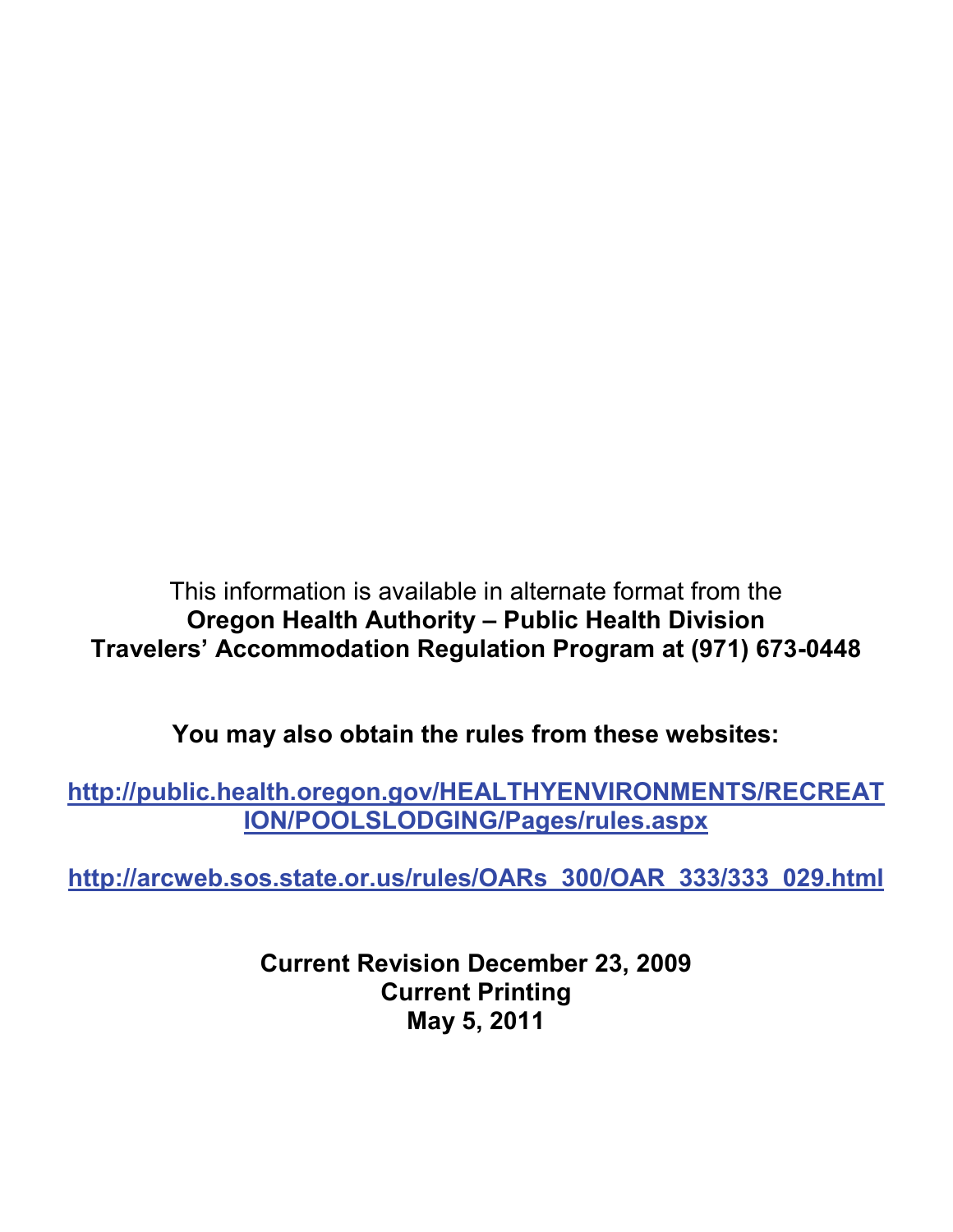## **Table of Contents**

| 333-029-0005 Purpose                                              | 1              |
|-------------------------------------------------------------------|----------------|
| 333-029-0010 Adoption by Reference                                | 1              |
| 333-029-0015 Definitions 1                                        |                |
| 333-029-0020 Licensure Required                                   | 2              |
| 333-029-0025 Plans Required                                       | 3              |
| 333-029-0035 Supervision                                          | 3              |
| 333-029-0040 General Sanitation                                   | 4              |
| 333-029-0045 Air Volume, Heat, Light, and Ventilation for Hostels | $\overline{4}$ |
| 333-029-0050 Toilet, Lavatory, and Bath Facilities                | 5              |
| 333-029-0060 Solid Waste                                          | $\overline{7}$ |
| 333-029-0065 Vector Control                                       | $\overline{7}$ |
| 333-029-0070 Spa and Swimming Pools                               | 8              |
| 333-029-0075 Water Supply Systems                                 | 8              |
| 333-029-0076 Temporary Water Quality Variance                     | 11             |
| 333-029-0080 Sewage Disposal                                      | 11             |
| 333-029-0090 Bedding and Linen                                    | 12             |
| 333-029-0095 Fire Safety                                          | 12             |
| 333-029-0100 Chemical and Physical Hazards                        | 13             |
| 333-029-0105 Food Services                                        | 13             |
| 333-029-0110 Lodging Unit Kitchens                                | 14             |
| 333-029-0115 Fees                                                 | 14             |
| 333-029-0120 Variance                                             | 14             |
| 333-029-0130 Civil Penalties                                      | 15             |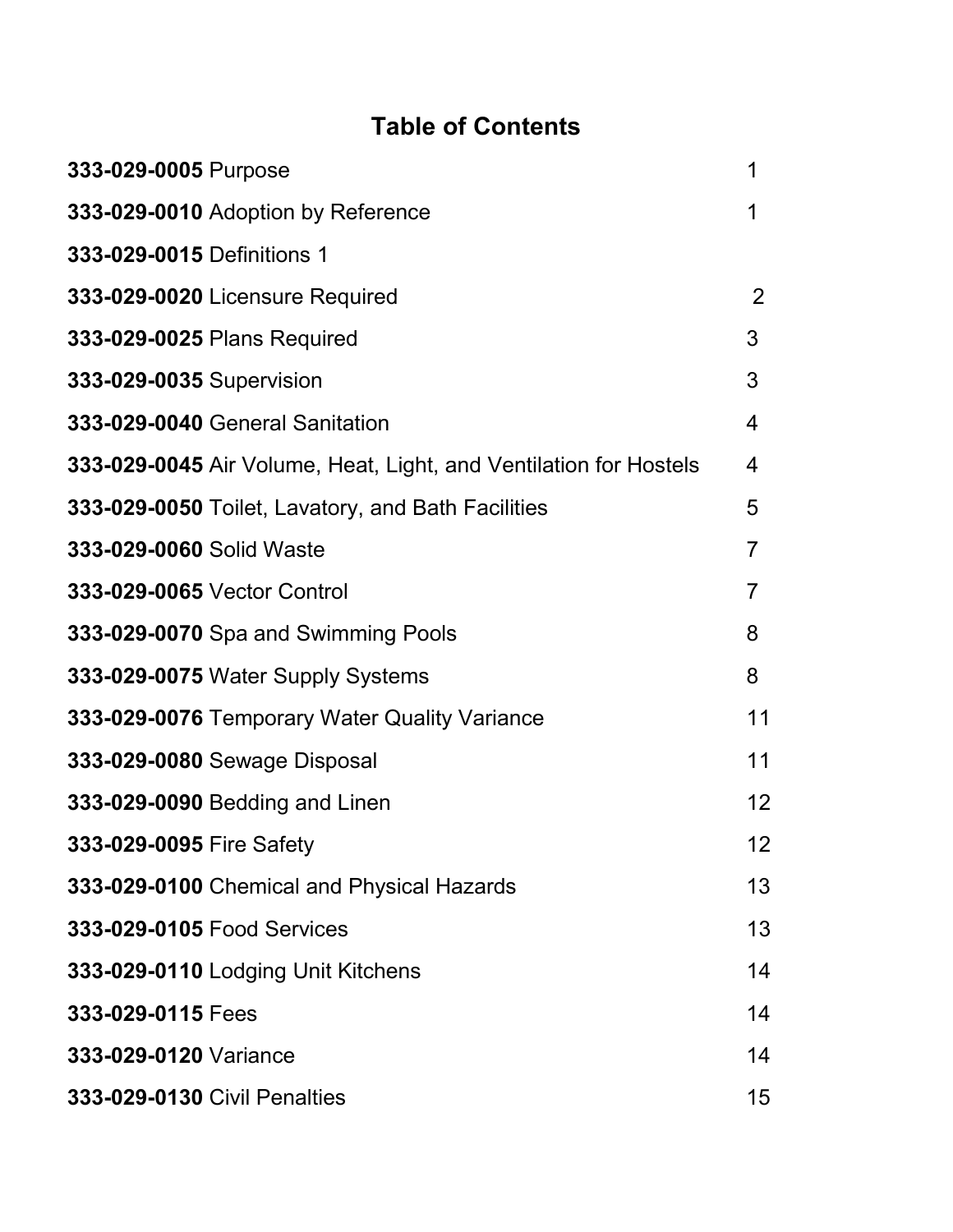## **OREGON HEALTH AUTHORITY, PUBLIC HEALTH DIVISION**

## **DIVISION 29**

## **TRAVELERS' ACCOMMODATION RULES**

#### **Purpose 333-029-0005**

These rules adopted pursuant to the provisions of [ORS 446.](http://landru.leg.state.or.us/ors/446.html)330, prescribe the requirements for the construction and operation of travelers' accommodations and hostels. They are for the purpose of protecting the health and welfare of persons using those facilities.

Stat. Auth.[: ORS 446.](http://landru.leg.state.or.us/ors/446.html)330 Stats. Implemented: ORS 446.315 & 446.310 - 446.375 Hist.: HD 1-1978, f. & ef. 1-4-78; HD 19-1983(Temp), f. & ef. 10-18-83; HD 12-1984, f. & ef. 6-20-84; HD 5-1985, f. & ef. 4- 25-85

#### **Adoption by Reference 333-029-0010**

Outside standards, listings, and publications referred to in these rules are by reference made a part of this Division.

Stat. Auth.[: ORS 446.](http://landru.leg.state.or.us/ors/446.html)330 Stats. Implemented: ORS 183.355 Hist.: HD 1-1978, f. & ef. 1-4-78; HD 5-1985, f. & ef. 4-25-85

#### **Definitions 333-029-0015**

As used in these rules unless otherwise required by context:

(1) "Administrator" means the Assistant Director for Health of the Department of Human Services.

(2) "Approval or Approved" means approved in writing.

(3) "Division" means Health Services of the Department of Human Services.

(4) "Dormitory" means a room containing beds, cots, or other sleeping places and occupied by unrelated or separate groups and/or other individuals. Every 100 square feet of usable floor space in a dormitory shall constitute a lodging unit.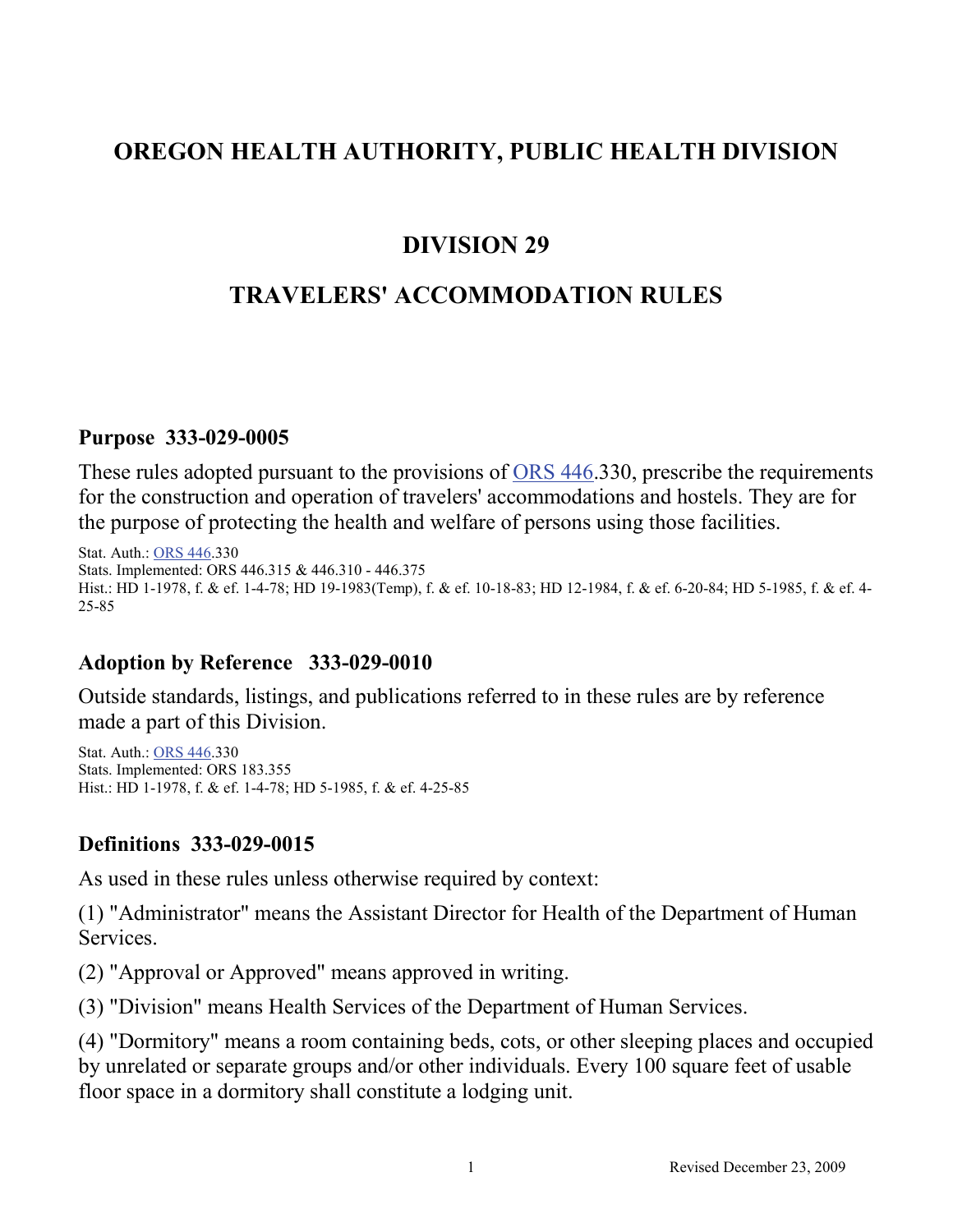(5) "Hostel" means any establishment having beds rented or kept for rent on a daily basis to travelers for a charge or fee paid or to be paid for rental or use of facilities and which are operated, managed or maintained under the sponsorship of a nonprofit organization which holds a valid exemption from federal income taxes under 26 USC Sec. 501.

(6) "Issuing Authority" means the Department of Human Services, Health Services, its delegate, or contract agent.

(7) "Lodging Unit" means one or more self-contained rooms for travelers' occupancy, including those for sleeping, sitting, or cooking purposes, and except where a travelers' accommodation is comprised of a single lodging unit, designated by a number, letter, or other means of identification.

(8) "Person" means individuals, corporations, associations, firms, partnerships, and joint stock companies as well as public entities of any character.

(9) "Tourist Facility" means any traveler's accommodation, hostel, picnic park, recreation park, and organizational camp.

(10) "Travelers' Accommodation" includes any establishment, which is not a hostel, having rooms, apartments or sleeping facilities rented or kept for rent on a daily or weekly basis to travelers or transients for a charge or fee paid or to be paid for rental or use of facilities.

(11) "Unregulated Small Drinking Water System" means a facility licensed under the authority of these rules that is not regulated under OAR 333-061, Public Water Systems. These systems must comply with the requirements of OAR 333-029-0075.

(12) "Usable Floor Space" means all floor space in a lodging unit not occupied by closets, built-ins, toilet rooms, bathrooms, or shower rooms.

[Publications: Publications referenced are available from the agency.]

Stat. Auth.: ORS 446 Stats. Implemented: Hist.: HD 1-1978, f. & ef. 1-4-78; HD 19-1983(Temp), f. & ef. 10-18-83; HD 12-1984, f. & ef. 6-20-84; HD 5-1985, f. & ef. 4- 25-85; PH 1-2005, f. & cert. ef. 1-14-05

#### **Licensure Required 333-029-0020**

No person shall operate, manage, or maintain any travelers' accommodation or hostel without first:

(1) Making application for a license;

(2) Paying the license application fee; and

(3) Securing a license from the issuing authority.

(4) All licenses issued under [ORS 446.](http://landru.leg.state.or.us/ors/446.html)310 to 446.350 terminate and are renewable on December 31 of each year.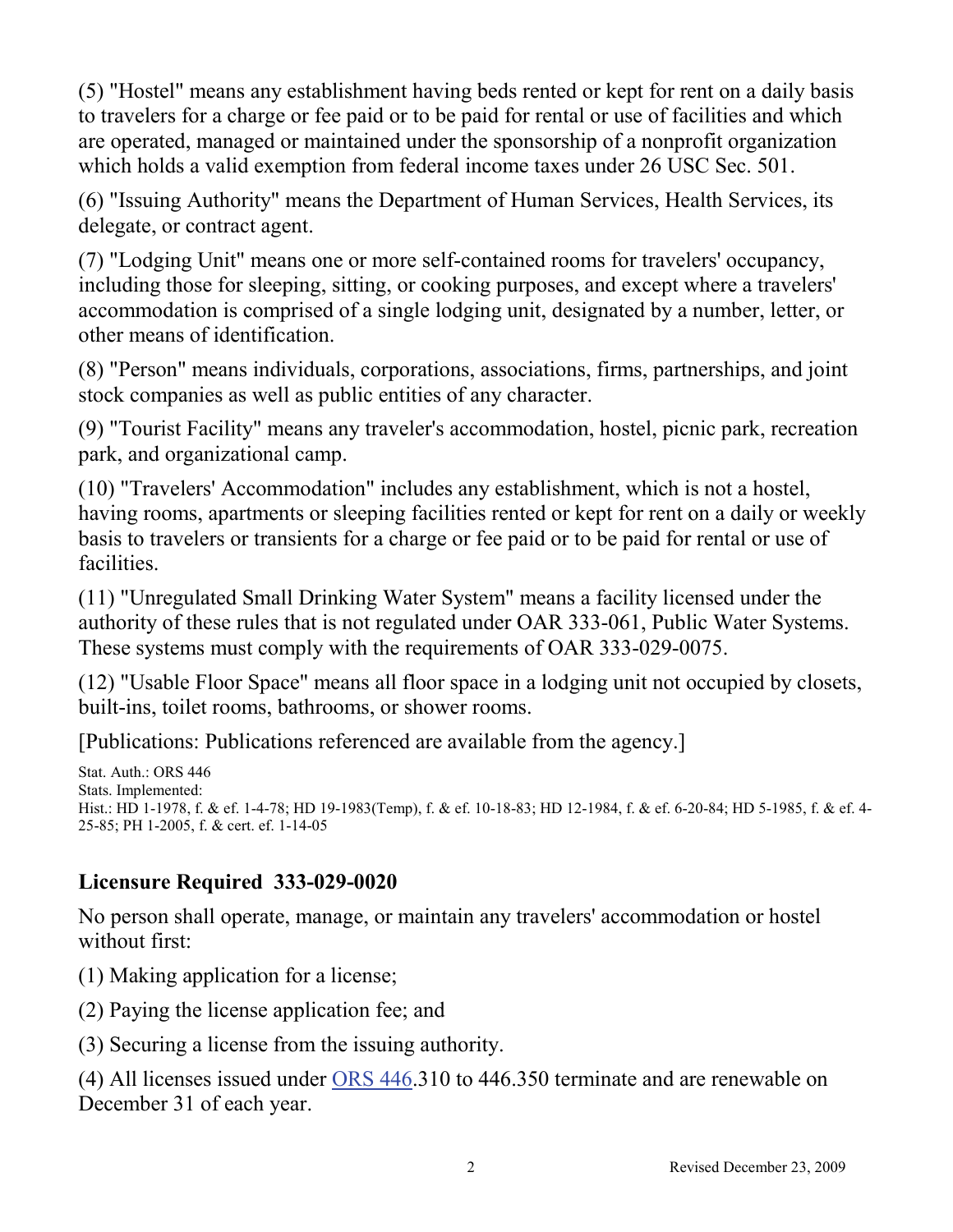Stat. Auth.[: ORS 446.](http://landru.leg.state.or.us/ors/446.html)330 Stats. Implemented: ORS 446.320, 446.321 & 446.323 Hist.: HD 1-1978, f. & ef. 1-4-78; HD 19-1983(Temp), f. & ef. 10-18-83; HD 12-1984, f. & ef. 6-20-84; HD 5-1985, f. & ef. 4- 25-85

## **Plans Required 333-029-0025**

No person may construct, enlarge, or alter any travelers' accommodation or hostel without first:

(1) Submitting complete plans and specifications of the proposed construction, enlargement, or alteration to the issuing authority; and

(2) Securing plan approval from the issuing authority.

(3) Plan review is made by the Oregon Building Codes Division or by jurisdictions exempt under ORS 476.030. Written evidence of plan review, construction permit issuance, and a signed occupancy permit must be presented to the local public health authority before licensing.

(4) Whenever a food service facility, operating in conjunction with a travelers' accommodation so licensed under these rules, is constructed or extensively remodeled and whenever an existing structure is converted to use as a food service facility, properly prepared plans and specifications for such construction, remodeling or conversion must be submitted to the local public health authority for approval before construction. Plans must be submitted in accordance with Oregon Food Sanitation Rules OAR 333-150-0000 part 8- 2.

```
Stat. Auth.: ORS 446.330
Stats. Implemented: ORS 446.330
Hist.: HD 1-1978, f. & ef. 1-4-78; HD 19-1983(Temp), f. & ef. 10-18-83; HD 12-1984, f. & ef. 6-20-84; HD 5-1985, f. & ef. 4-
25-85
```
#### **333-029-0030 - Deleted 12/23/2009**

#### **Supervision 333-029-0035**

The operator of a travelers' accommodation or hostel shall be available on the premises while it is open for use. In lieu thereof, there shall be posted on the premises the name and location of the operator or his representative who shall be responsible for the operation of the facility.

```
Stat. Auth.: ORS 446.330
Stats. Implemented: ORS 446.330
Hist.: HD 1-1978, f. & ef. 1-4-78; HD 19-1983(Temp), f. & ef. 10-18-83; HD 12-1984, f. & ef. 6-20-84; HD 5-1985, f. & ef. 4-
25-85
```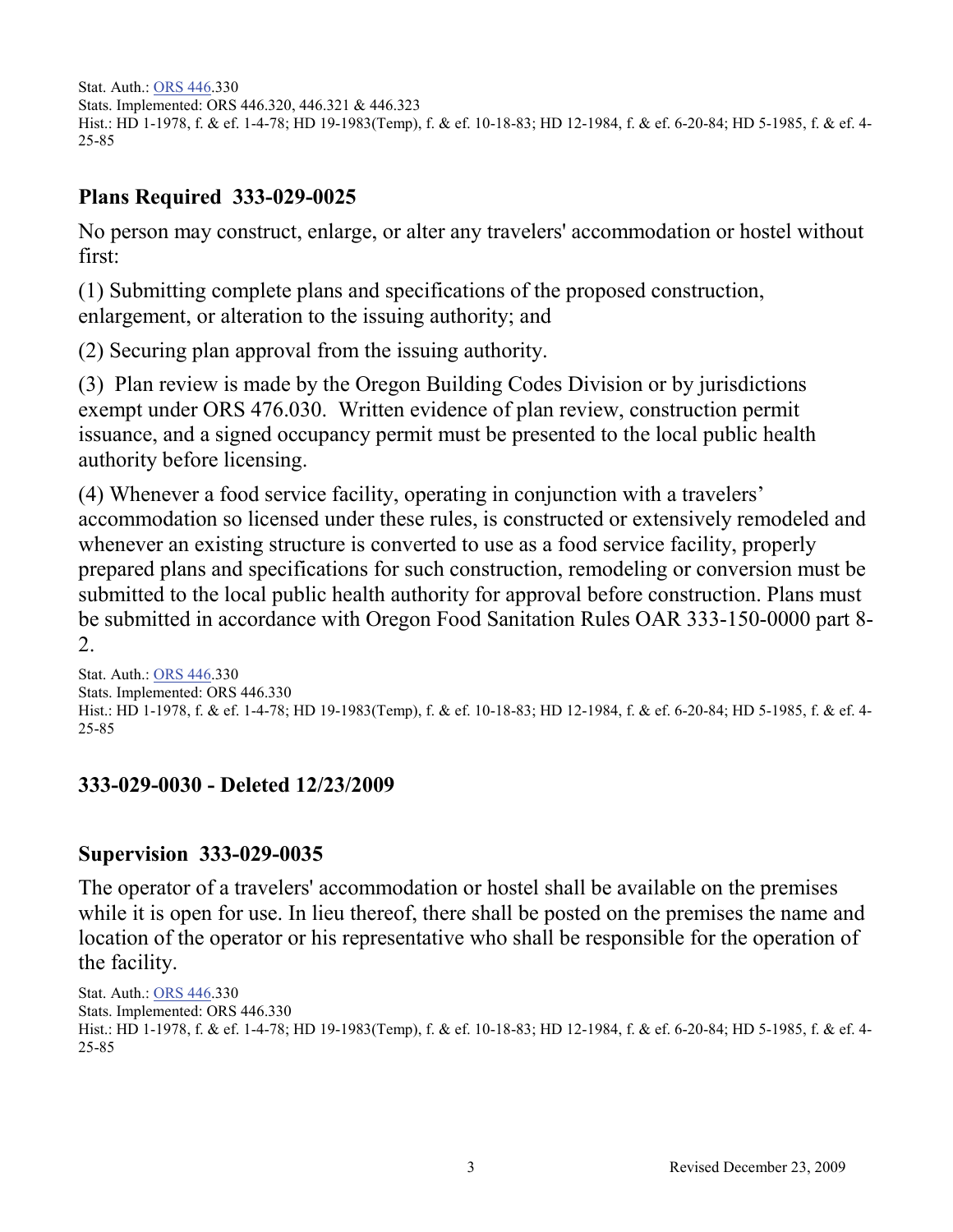#### **333-029-0040**

#### **General Sanitation**

All buildings, other facilities, equipment, fixtures, furnishings and the premises of travelers' accommodations and hostels shall be kept clean, in good repair, and maintained so as to protect the health, safety, and well being of persons using those facilities.

Stat. Auth.[: ORS 446.](http://landru.leg.state.or.us/ors/446.html)330 Stats. Implemented: ORS 446.330 Hist.: HD 1-1978, f. & ef. 1-4-78; HD 19-1983(Temp), f. & ef. 10-18-83; HD 12-1984, f. & ef. 6-20-84; HD 5-1985, f. & ef. 4- 25-85

#### **Air Volume, Heat, Light, and Ventilation for Hostels 333-029-0045**

(1) Each dormitory must:

(a) Have a ceiling height of not less than seven feet, six inches; and

(b) Have not less than 375 cubic feet of air volume and 50 square feet of usable floor area for each occupant.

**NOTE:** If any room used for sleeping purposes has a sloping ceiling, the prescribed ceiling height is required in only one-half the area thereof. Floor area where the ceiling is less than five feet from the finished floor to the finished ceiling may not be considered usable.

(2) Bed arrangements of dormitories must provide not less than 24 inches clear space between each bed, cot, or bunk. No dormitory may contain more than two tiers of beds. When two tiers are used, there must be at least:

(a) Three feet of clear vertical space between tiers of beds and between the top tier and ceiling;

(b) Thirty inches of horizontal space between beds;

(c) One foot of clear space between the floor of the dormitory and the underside of the first tier of beds. In lieu of such space, the first tier of bunks must have a continuous base that must be sealed to the floor; and

(d) A minimum aisle width with access to exits must be provided as follows:

(A) Thirty-six inch aisle width when serving a tributary occupant load of 30 or less persons;

(B) Forty-four inch aisle width when serving a tributary occupant load of more than 30 persons;

(C) If more than three beds are placed end to end in a row, there must be an approved aisleway at each end of the row in compliance with paragraph (A) or (B) of this subsection, whichever is appropriate to the occupant load.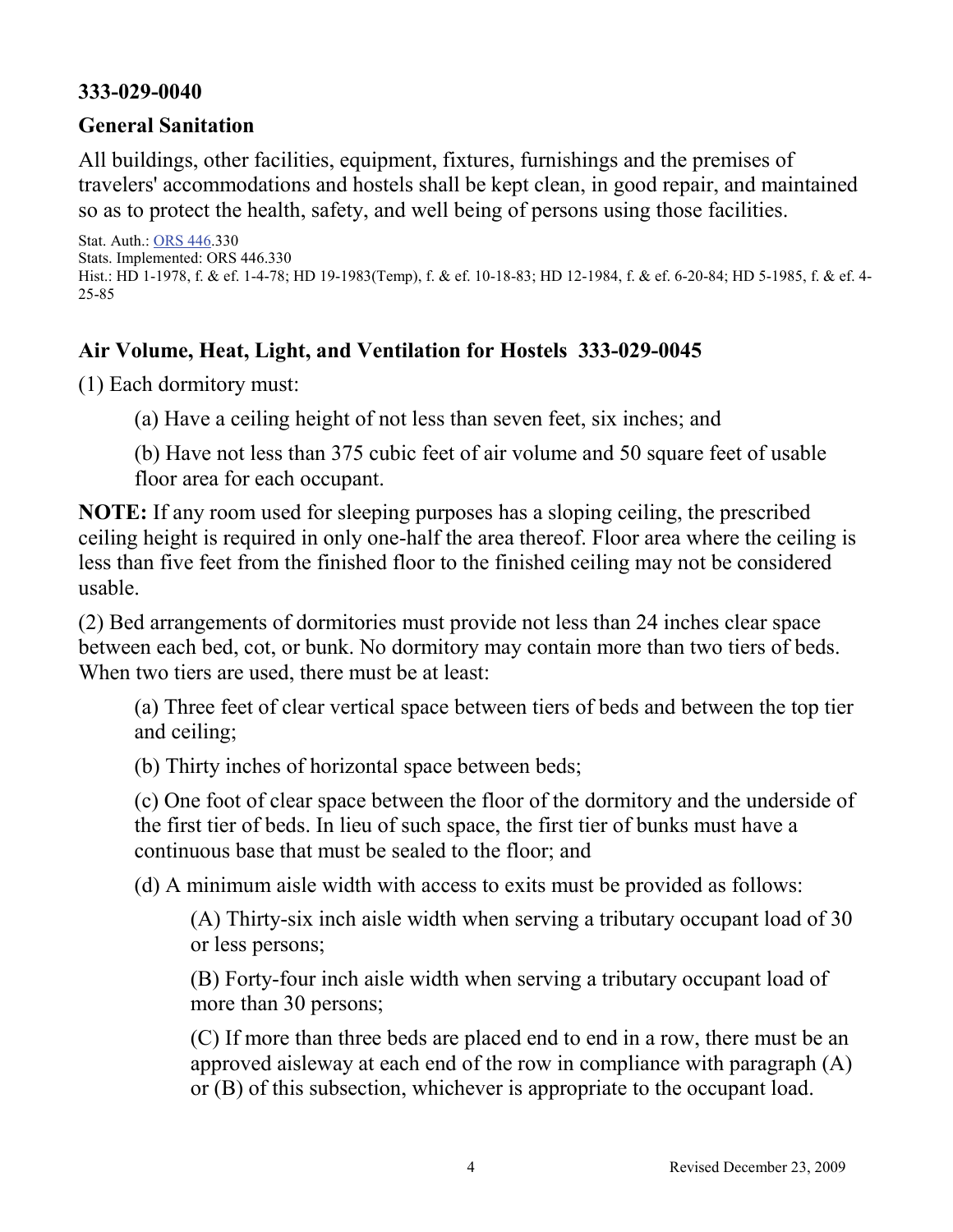(3) Every dormitory, shower, bath and toilet room used during periods requiring artificial heat must be provided with a safe and adequate source of heat by means of air exchange from other room(s) or by mechanical means capable of maintaining room temperature of not less than 68° F. at a level three feet above the floor during the time of occupancy.

(4) All sleeping rooms must be provided with natural light and ventilation by means of windows or skylights with an area of not less than one-tenth of the floor area of such rooms. The minimum area must be 10 square feet:

(a) Not less than one-half of the required window or skylight area may be openable to provide natural ventilation.

(b) In lieu of natural ventilation, a mechanical ventilation system must be provided. Such system must be capable of providing two air changes per hour and one-fifth of the air supply must be taken from the outside.

(c) In lieu of natural lighting, artificial lighting must be provided. Such lighting must be at least 10 foot candles in intensity three feet from the floor surface.

(5) All bathrooms, toilet rooms, laundry rooms, and similar rooms must be provided with natural light and ventilation by means of windows or skylights with an area equal to onetenth of the floor area of such rooms. The minimum area must be three square feet:

(a) Not less that one-half of the required window or skylight area must be openable to provide natural ventilation. Openable windows must be screened.

(b) In lieu of natural ventilation, a mechanical ventilation system connected directly to the outside must be capable of providing five air changes per hour.

(c) In lieu of natural lighting, artificial lighting must be provided. Such lighting must be at least 10 foot candles in intensity three feet from the floor surface

Stat. Auth.[: ORS 446.](http://landru.leg.state.or.us/ors/446.html)330 Stats. Implemented: ORS 446.330 & 446.430 Hist.: HD 1-1978, f. & ef. 1-4-78; HD 5-1985, f. & ef. 4-25-85

## **Toilet, Lavatory, and Bath Facilities 333-029-0050**

(1) At least one toilet, lavatory, and bath must be provided for each five lodging units or fraction thereof where the individual lodging units are not provided such facilities. The required number of sanitary fixtures must be in accordance with the requirements of the Oregon Department of Consumer and Business Services, Building Codes Division.

(a) Multi-story accommodations constructed after July 1, 1970, must have toilet, lavatory, and bath facilities located on each floor. Toilets, lavatories and bath facilities must be maintained in a clean and sanitary condition.

(b) New toilet, lavatory and bath facilities, or facilities remodeled, enlarged or converted after he effective date of these rules must meet the requirements of the 2008 Oregon Plumbing Specialty Code and the 2007 Oregon Structural Specialty Code.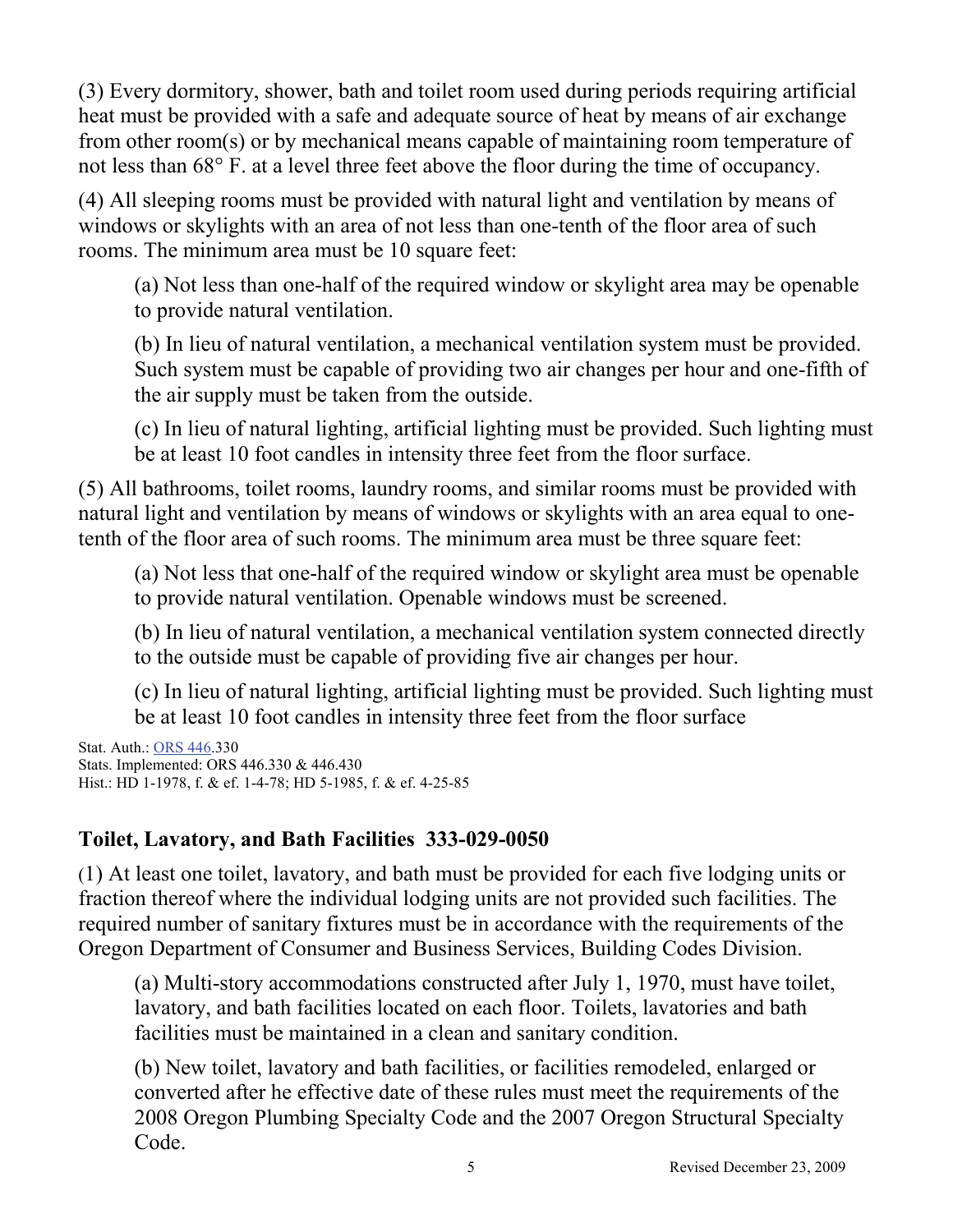(2) The location and use of all public toilet and bath facilities must be clearly indicated by appropriate signs.

(3) Toilet, lavatory, and bath facilities for travelers' accommodations and hostels located in private homes must be separate from toilet and bath facilities utilized by the owner or operator of said travelers' accommodations and hostels.

(4) All lavatories, bathtubs, and showers must be provided with hot and cold water except where otherwise specifically exempted by the Division. Hot water must be at least 120° F.

(5) Toilet and bathrooms must:

(a) Have floors which are finished with a material that is smooth, easily cleanable, impervious to water, and coved to a height of four inches;

(b) Have shower compartments with walls which are impervious to water to a height of six feet above the floor. An effective water-tight joint between the wall and the floor must be maintained. (Wooden racks or duck boards over shower floors are prohibited);

(c) Have interior finishes which are smooth, easily cleanable, and impervious to water;

(d) Where rubber or impervious mats are used, have such mats clean and dry between usages;

(e) Have bathtub and shower stall floors that are finished with non-slip, impervious surfaces or provided with non-slip impervious bath mats; and

(f) Where glass bath or glass shower doors are used, have such doors made of safety glass.

(6) Non-water carried sewage disposal may not be used in lieu of water carried sewage disposal unless approved by the issuing authority and the Department of Environmental Quality according to OAR 340-071-0130.

(7) All plumbing installations must be in accordance with the requirements of the Oregon Department of Consumer and Business Services, Building Codes Division, 2008 Oregon Plumbing Specialty Code. New plumbing installations, or systems remodeled, enlarged or converted after the effective date of these rules must meet the requirements of the 2008 Oregon Plumbing Specialty Code.

[Publications: Publications referenced are available from the agency.]

Stat. Auth.: ORS 446 Stats. Implemented: ORS 446 Hist.: HD 1-1978, f. & ef. 1-4-78; HD 19-1983(Temp), f. & ef. 10-18-83; HD 12-1984, f. & ef. 6-20-84; HD 5-1985, f. & ef. 4- 25-85; PH 1-2005, f. & cert. ef. 1-14-05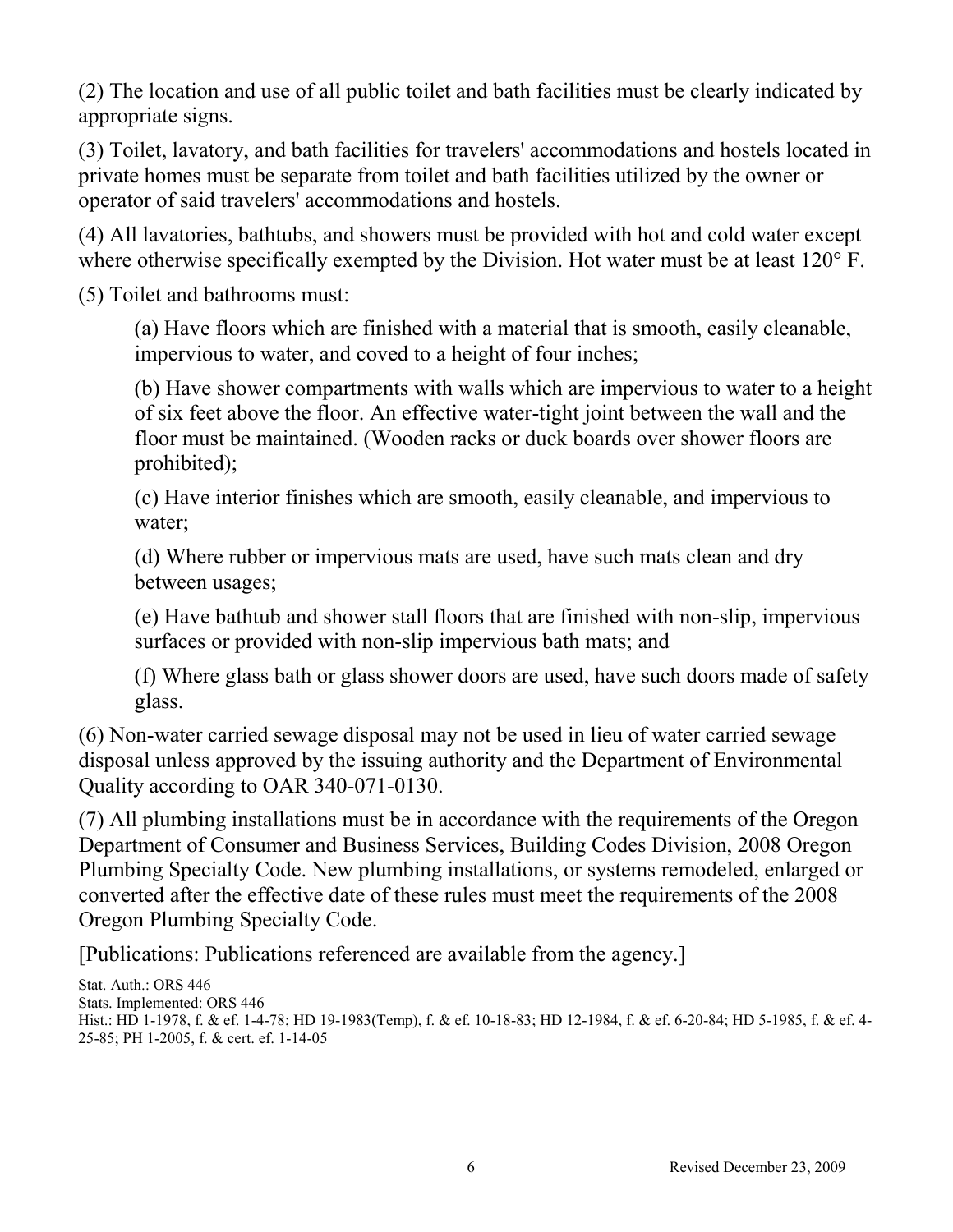#### **Solid Waste 333-029-0060**

(1) A minimum of one water-tight, non-absorbent and easily washable waste receptacle shall be provided in each lodging unit. Such receptacle shall be kept clean and in good repair.

(2) Solid waste shall be collected daily from rooms and areas used by guests.

(3) Solid waste shall be disposed of in a manner which complies with the rules of the Department of Environmental Quality, OAR 340-061-0040, 340-061-0045, 340-061-0050, and 340-061-0060.

(4) Solid waste shall be stored in either individual garbage containers, bins, or storage vehicles.

(5) All such containers, bins, or vehicles shall:

(a) Have tight fitting lids or covers;

(b) Be durable, rust resistant, water-tight, rodent proof, readily washable, and kept in good repair.

(6) Solid waste shall be collected at regular intervals. Such intervals shall not exceed seven days. Collection frequency shall be such so as not to create:

a) Vector production and sustenance;

(b) Objectionable odors;

(c) Any overflowing of solid waste or other insanitary condition.

(7) Solid Waste shall be transported in a manner which complies with OAR 340-061- 0075(1) and (2).

Stat. Auth.[: ORS 446.](http://landru.leg.state.or.us/ors/446.html)330 Stats. Implemented: ORS 446.330 \* 446.340 Hist.: HD 1-1978, f. & ef. 1-4-78; HD 5-1985, f. & ef. 4-25-85

#### **Vector Control 333-029-0065**

(1) Vector control measures shall be employed to prevent vector infestations in travelers' accommodations and hostels.

(2) Insect and rodent control measures to safeguard public health and to prevent nuisance to the public shall be applied. Developed areas, buildings, and structures shall be maintained free of accumulations of debris.

Stat. Auth.[: ORS 446.](http://landru.leg.state.or.us/ors/446.html)330 Stats. Implemented: ORS 446.330 Hist.: HD 1-1978, f. & ef. 1-4-78; HD 19-1983(Temp), f. & ef. 10-18-83; HD 12-1984, f. & ef. 6-20-84; HD 5-1985, f. & ef. 4- 25-85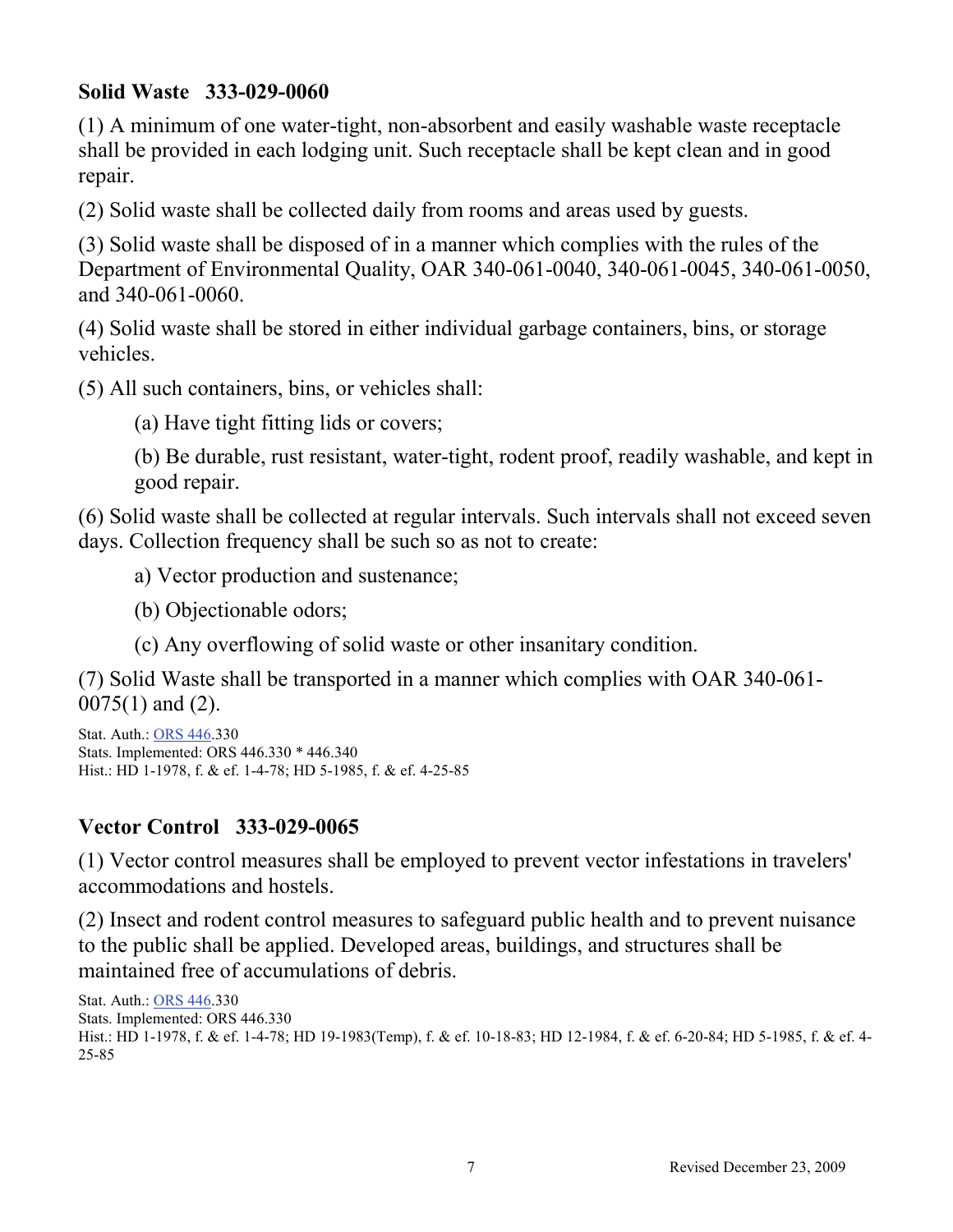#### **Spa and Swimming Pools 333-029-0070**

Any spa or swimming pool located at or operated in connection with a travelers' accommodation or hostel must comply with the respective Oregon State Health Division rules:

(1) For Public Spa Pools, OAR 333-062-0005 through 333-062-0185; and

(2) For Public Swimming Pools, OAR 333-060-0005 through 333-060-0515.

```
Stat. Auth.: ORS 446.330
Stats. Implemented: ORS 448.005 - 448.095
Hist.: HD 1-1978, f. & ef. 1-4-78; HD 19-1983(Temp), f. & ef. 10-18-83; HD 12-1984, f. & ef. 6-20-84; HD 5-1985, f. & ef. 4-
25-85
```
#### **Water Supply Systems 333-029-0075**

(1) Definitions applicable to this rule:

(a) "Maximum Contaminant Level (MCL)" means the maximum allowable level of a contaminant in water for consumption delivered to the users of a system, except in the case of turbidity where the maximum allowable level is measured at the point of entry to the distribution system.

(b) "Quarterly Sampling" means a sample is taken and submitted according to the following schedule: 1st Quarter is from January 1 through March 31, 2nd Quarter is from April 1 through June 30, 3rd Quarter is from July 1 through September 30 and the 4th Quarter is from October 1 through December 31.

(2) Water supply systems serving travelers' accommodations and hostels shall comply with Oregon Administrative Rules for Public Water Systems, OAR 333-061-0005 through 333- 061-0095, and must be:

(a) Regulated as a Public Drinking Water System under OAR 333-06; or

(b) Water systems serving travelers' accommodations and hostels that are not regulated under OAR 333-061 as a Public Drinking Water System must meet the requirements in section (3) below.

(3) Unregulated Public Drinking Water Systems:

(a) Plan Review. All new facilities that are not regulated by OAR 333-061 must submit plans to the Department for review prior to construction or major modification of system. Systems regulated prior to January 1, 2003 by OAR 333- 061 are not required to re-submit plans.

(b) Surface Water Sources. New facilities with surface water sources not regulated under OAR 333-061 will not be licensable after January 1, 2005. Facilities existing prior to January 1, 2005 in compliance with OAR 333-061-0032 may continue to operate.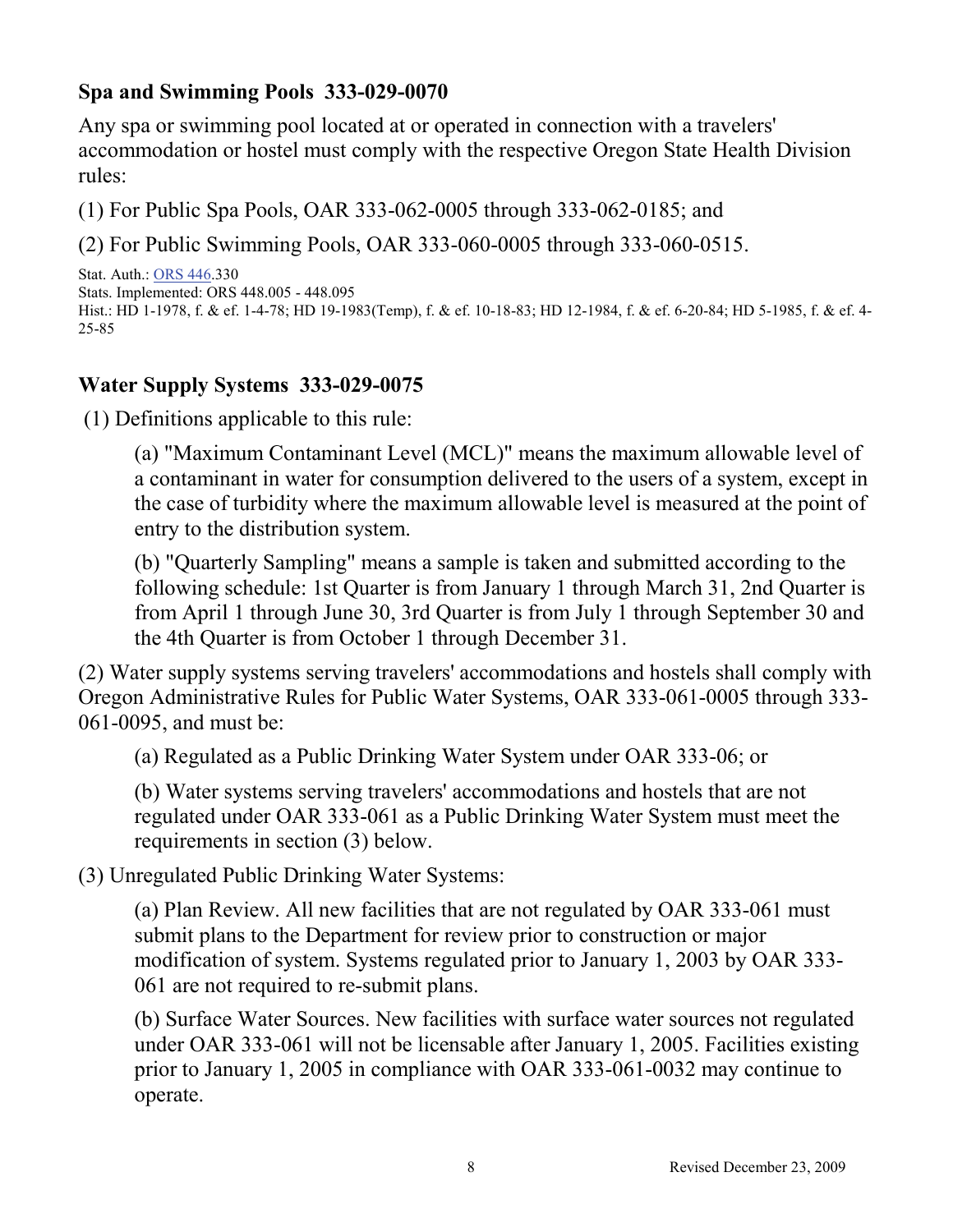(c) Sampling frequency:

(A) For seasonal facilities, a coliform sample must be taken prior to operational period and each quarterly sampling period while open to public. A minimum of two samples will be required for coliform, regardless of length of operation.

(B) For year round facilities:

(i) Coliform: Monthly for surface water. Quarterly for populations under 1000 on ground water.

(ii) Inorganic Samples: One time sampling required for new facilities before beginning operation.

(d) MCL Violations. An item is not considered a violation until confirmed by second sample taken with 24 hours. Four repeat samples must be taken within 24 hours of the original positive sample for a sample result above the maximum contaminant level (MCL).

(A) Total coliform: Report positive total coliform samples to the Department within 24 hours of being notified of the positive sample.

(B) Fecal coliform. Any positive fecal coliform sample must be reported to the Department within 24 hours.

(i) Public notification for this potential acute health risk is required.

(ii) An alternative procedure approved by the Department must be in place before serving public.

(C) Inorganic Samples. One time sampling is required for new facilities. Additional testing is not required for facilities that were previously regulated under OAR 333-061 and have tested prior to January 1, 2003. Inorganics include: antimony, arsenic, asbestos, barium, beryllium, cadmium, chromium, cyanide, fluoride, mercury, nickel, nitrate, nitrite, selenium and thallium.

(D) Nitrate: Sample must be submitted for testing annually

(i) Any samples exceeding the MCL for nitrate shall be reported to the Department within at least 24 hours.

(ii) When a test on a sample is reported to exceed the MCL for nitrate, public notification is required. Bottled water must also be provided to public upon request.

(E) The Department may require more frequent monitoring than specified or may require confirmation samples for positive and negative results. It is the responsibility of the operator to correct any problems and get a laboratory test result that is less than the maximum contaminant level.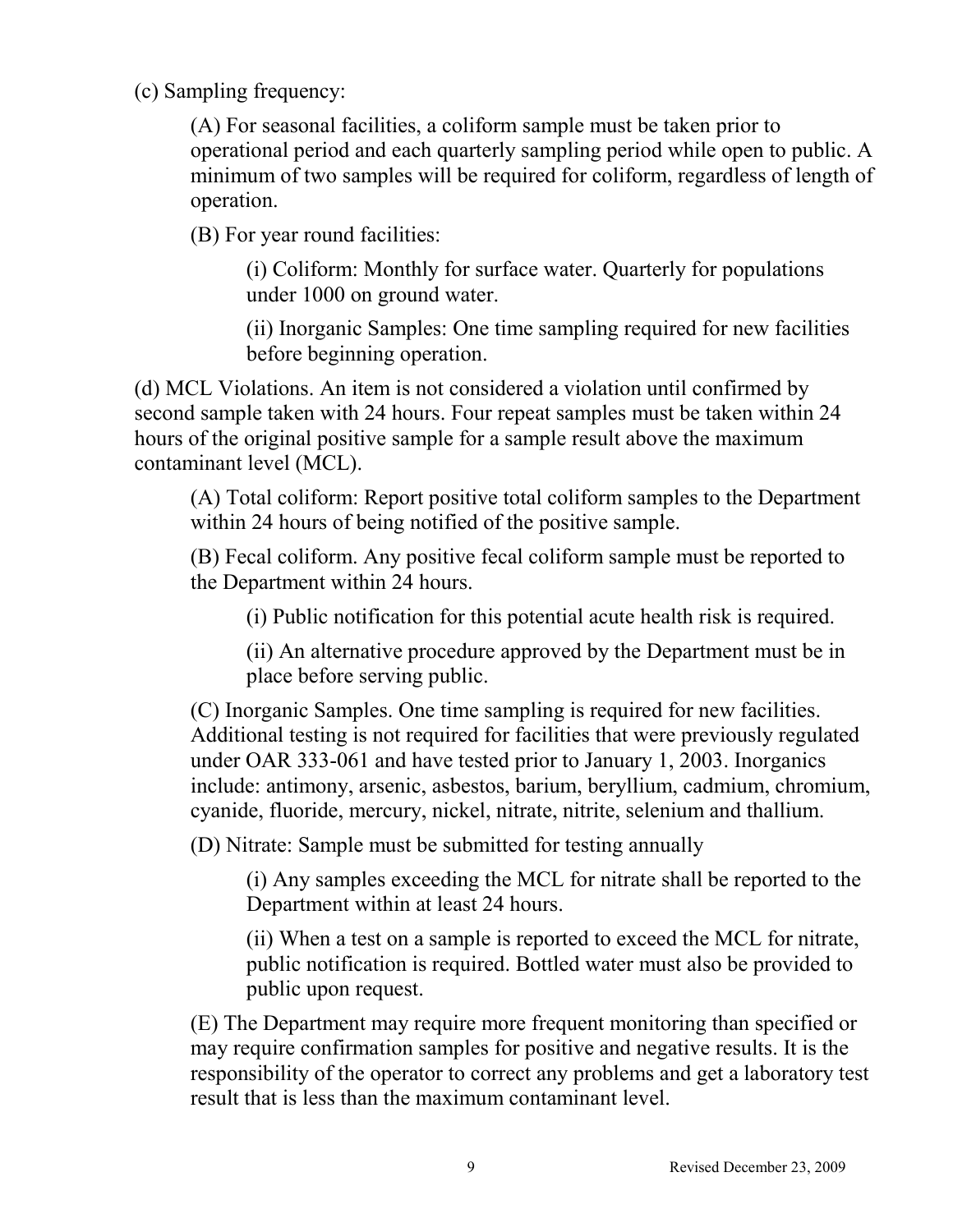(e) Sample collection methods.

(A) For the purpose of determining compliance with the MCL and the sampling requirements of these rules, sampling results may be considered only if they have been analyzed by a laboratory certified by the State Drinking Water Program.

(B) Samples submitted to laboratories for analysis shall be clearly identified with the name of the water system, facility license number, sampling date, time, sample location identifying the sample tap, the name of the person collecting the sample and whether it is a routine or a repeat sample.

(i) Routine: These are samples collected from established sampling locations within a water system at specified frequencies to satisfy monitoring requirements as prescribed in this rule. These samples are also used to calculate compliance with maximum contaminant levels for inorganics prescribed in OAR 333-061-0030 (Table 1);

(ii) Repeat: These are samples collected as a follow-up to a routine sample that has exceeded a maximum contaminant level.

(iii) Test results: Sample results must be submitted to the Local Public Health Authority by the 10th of the month following the sampling period.

(iv) The Department may take additional samples to determine compliance with applicable requirements of these rules.

(f) Public Notice. All public notification must be posted conspicuously on site and must include:

(A) A description of the violation or situation of concern;

(B) Corrective actions taken to improve water quality;

(C) Any potential adverse health effects;

(D) The population at risk;

(E) The alternative measures in place to provide safe drinking water.

(4) All water distribution systems shall be designed, constructed, approved and maintained in compliance with the requirements of the Oregon Department of Consumer and Business Services, Building Codes Division. New water supply distribution systems, or systems remodeled, enlarged or converted after the effective date of these rules must meet the requirements of the 2000 Oregon Plumbing Specialty Code.

(5) Hot water heaters shall have installed an approved A.S.M.E. pressure relief valve which is accessible for inspection and testing.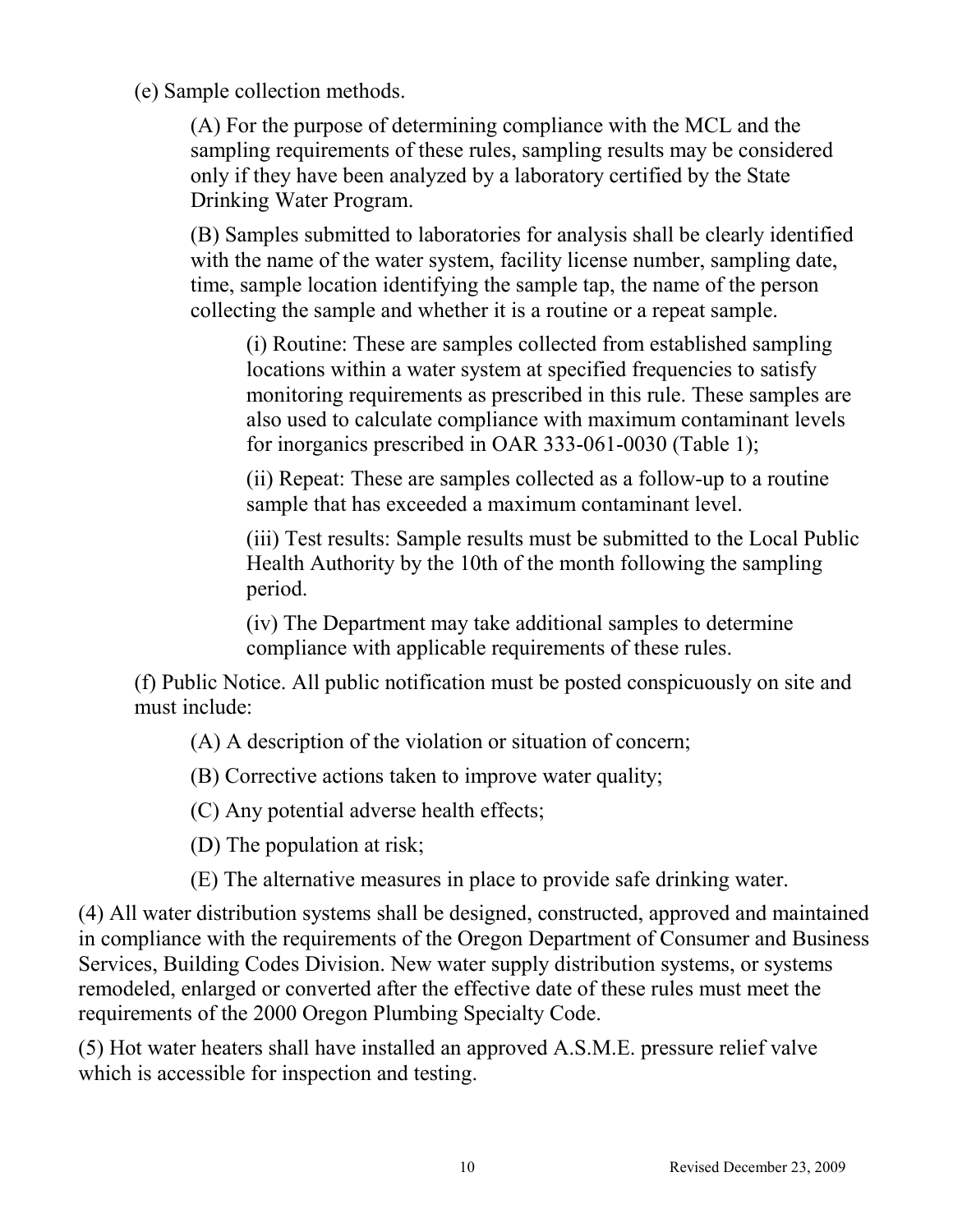(6) Where drinking fountains are provided, they shall be of an angle jet type with adequate water pressure at all times.

[Publications: Publications referenced are available from the agency.]

Stat. Auth.: ORS 446 Stats. Implemented: ORS 446 Hist.: HD 1-1978, f. & ef. 1-4-78; HD 19-1983(Temp), f. & ef. 10-18-83; HD 12-1984, f. & ef. 6-20-84; HD 5-1985, f. & ef. 4- 25-85; PH 1-2005, f. & cert. ef. 1-14-05

## **Temporary Water Quality Variance 333-029-0076**

The Division may grant a temporary variance from requirements of OAR 333-029-0075 by continuing or re-issuing previously issued certificates or licenses where:

(1) Failure to comply with such rule requirements is due to failure of a community, municipal or public utility water supply system to meet Division requirements;

(2) The Assistant Director is satisfied that necessary remedial action is ongoing or reasonably imminent in connection with such water supply system; and

(3) Continuance or re-issuance of the certificate or license is conditioned upon the carrying out of such remedial action and the provision of such other measures by the certificate or license holder which will in the judgment of the Assistant Director afford reasonable interim protection to the public health including, but not limited to, adequate warnings to public and personnel as to the safety of the water delivered to the premises from the distribution system and notice of measures to avoid use or consumption of such water or to render it safe for consumption; adequate warnings as to the need for supervision of children and others needing supervision against use of such water; provision of alternative potable water and adequate notification as to its availability; and measures to avoid the use and the availability of water on the premises.

Stat. Auth.[: ORS 446.](http://landru.leg.state.or.us/ors/446.html)330 Stats. Implemented: ORS 446.330 Hist.: HD 5-1979(Temp), f. & ef. 6-19-79; HD 6-1979(Temp), f. & ef. 7-5-79; HD 10-1979(Temp), f. & ef. 8-21-79; HD 16- 1979(Temp), f. & ef. 11-2-79; HD 17-1979(Temp), f. & ef. 12-20-79; HD 3-1980, f. & ef. 2-28-80; HD 19-1983(Temp), f. & ef. 10-18-83; HD 5-1985, f. & ef. 4-25-85

## **Sewage Disposal 333-029-0080**

(1) Travelers' accommodations and hostels must provide an adequate and safe sewerage system.

(2) Sewage and waste water must be disposed of into a public sewerage system in a manner approved by the Department of Environmental Quality.

(3) All sewerage systems must be designed, constructed, approved and maintained in compliance with the minimum standards set forth in the 2008 Oregon Plumbing Specialty Code and, where applicable, the additional statutes, rules and standards set forth by the Oregon Department of Environmental Quality.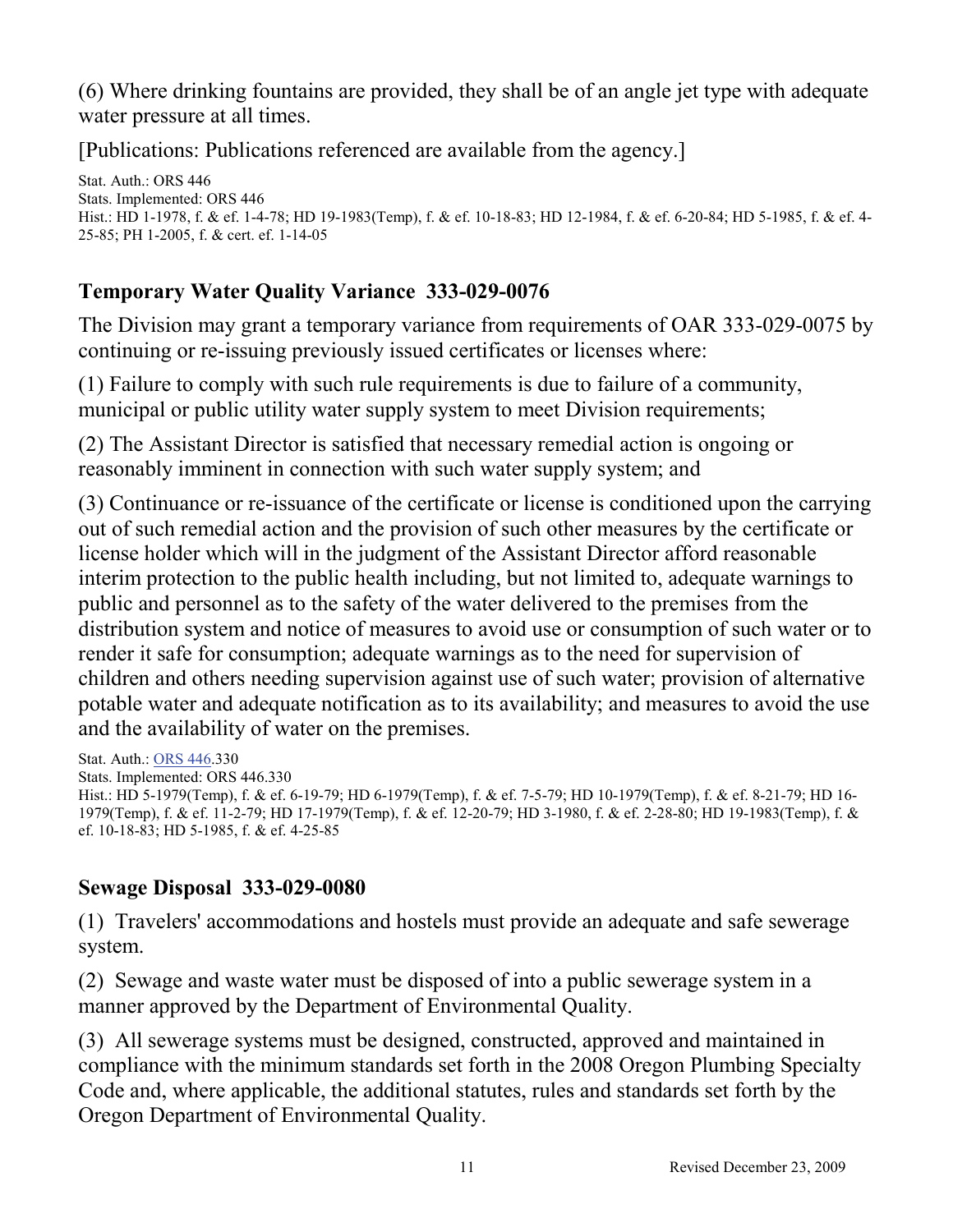(4) No untreated or partially-treated sewage, liquid waste, or septic tank effluent may be discharged directly or indirectly onto the surface of the ground or into the public waters.

[Publications: The publication(s) referred to or incorporated by reference in this rule are available from the agency.]

Stat. Auth.[: ORS 446.](http://landru.leg.state.or.us/ors/446.html)330 Stats. Implemented: ORS 446.330 Hist.: HD 1-1978, f. & ef. 1-4-78; HD 19-1983(Temp), f. & ef. 10-18-83; HD 12-1984, f. & ef. 6-20-84; HD 5-1985, f. & ef. 4- 25-85

#### **Bedding and Linen 333-029-0090**

(1) Conventional mattress covers or pads shall be used for protection of mattresses and shall be kept clean.

(2) All sheets, pillowcases, towels, and washcloths shall be freshly laundered before they are furnished to new guests or occupants of rental units.

(3) All clean linen shall be stored in a clean, dry place.

(4) All soiled laundry shall be handled and stored so as not to contaminate clean laundry.

(5) Containers for transporting or storing clean laundry shall be of impervious materials and shall be smooth and easily cleanable.

(6) All bedding for guest use shall be kept clean and in good repair.

```
Stat. Auth.: ORS 446.330
Stats. Implemented: ORS 446.330
Hist.: HD 1-1978, f. & ef. 1-4-78; HD 19-1983(Temp), f. & ef. 10-18-83; HD 12-1984, f. & ef. 6-20-84; HD 5-1985, f. & ef. 4-
25-85
```
#### **Fire Safety 333-029-0095**

(1) Portable fire extinguishers shall be provided in travelers' accommodations and hostels. Such fire extinguishers shall:

(a) Have a minimum rating of 2A:10B:C;

(b) Belocated so as to require no more than 75 feet of travel distance to an extinguisher.

(2) Equivalent protection as outlined by **NFPA No. 10** shall be accepted.

(3) Every gas water heater, and every other gas fired appliance except gas plates and gas ranges, installed or serviced for use in any rental units, shall be effectively vented as required by the State Fire Marshal.

(4) Liquefied petroleum gas storage tanks shall conform in construction, design, installation, and operation with the rules of the State Fire Marshal.

[Publications: The publication(s) referred to or incorporated by reference in this rule are available from the agency.]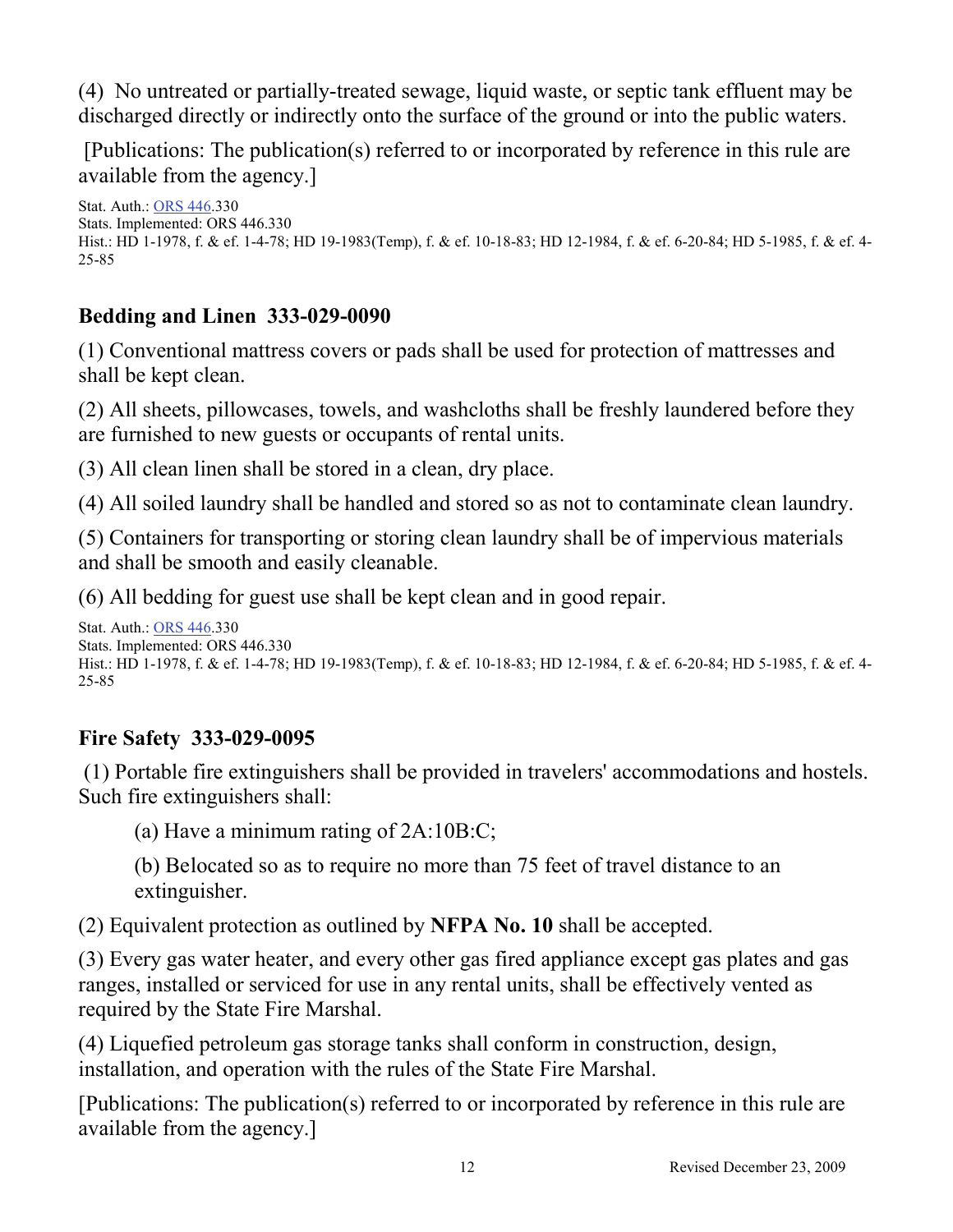Stat. Auth.[: ORS 446.](http://landru.leg.state.or.us/ors/446.html)330 Stats. Implemented: ORS 446.330 Hist.: HD 1-1978, f. & ef. 1-4-78; HD 19-1983(Temp), f. & ef. 10-18-83; HD 12-1984, f. & ef. 6-20-84; HD 5-1985, f. & ef. 4- 25-85

#### **Chemical and Physical Hazards 333-029-0100**

(1) Cleaning equipment and supplies, all insecticides, chemicals, paints, and other toxic substances shall be kept isolated from guests and stored so as to prevent contamination of clothing, toweling, and bedding materials. All applications of chemicals including, but not limited to, cleaners and disinfectants shall be in accordance with the manufacturers' recommendations.

(2) All toxic substances shall be clearly identified and accurately labeled as toxic.

(3) All stairways shall be provided with firmly attached handrails on both sides of the stairway.

(4) Stairways shall be well lighted with at least five foot candles of available light measured three feet from the stair tread.

(5) All boilers and pressure vessels shall be approved and maintained in accordance with the applicable state statutes and rules of the Department of Consumer and Business Services.

Stat. Auth.[: ORS 446.](http://landru.leg.state.or.us/ors/446.html)330 Stats. Implemented: ORS 446.330 Hist.: HD 1-1978, f. & ef. 1-4-78; HD 5-1985, f. & ef. 4-25-85

## **Food Services 333-029-0105**

(1) Eating and drinking facilities, commissaries, mobile units and vending machine operated in conjunction with traveler's accommodations and hostels shall be operated in compliance with the Department's Food Sanitation Rules OAR 333-150-0000.

(2) All multi-use drinking glasses and cups provided for guests shall be washed, rinsed and sanitized after being used according to OAR 333-150-0000 parts 4-6 and 4-7.

(3) Single service utensils shall be protected from contamination according to OAR 333- 150-0000 section 4-904.11.

(4) Ice provided by traveler's accommodations and hostels shall comply with OAR 333- 150-0000 sections 3-202.16 and 3-303.12.

Stat. Auth.: ORS 446.321 Stats. Implemented: ORS 446.330 Hist.: HD 1-1978, f. & ef. 1-4-78; HD 19-1983(Temp), f. & ef. 10-18-83; HD 12-1984, f. & ef. 6-20-84; HD 5-1985, f. & ef. 4- 25-8; HD 27-1994, f. 10-27-94, cert. ef. 12-31-94; OHD 11-2002, f. & cert. ef. 8-7-02; PH 5-2004(Temp), f. & cert. ef. 2-13-04 thru 7-30-04; PH 15-2004, f. & cert. ef. 4-9-04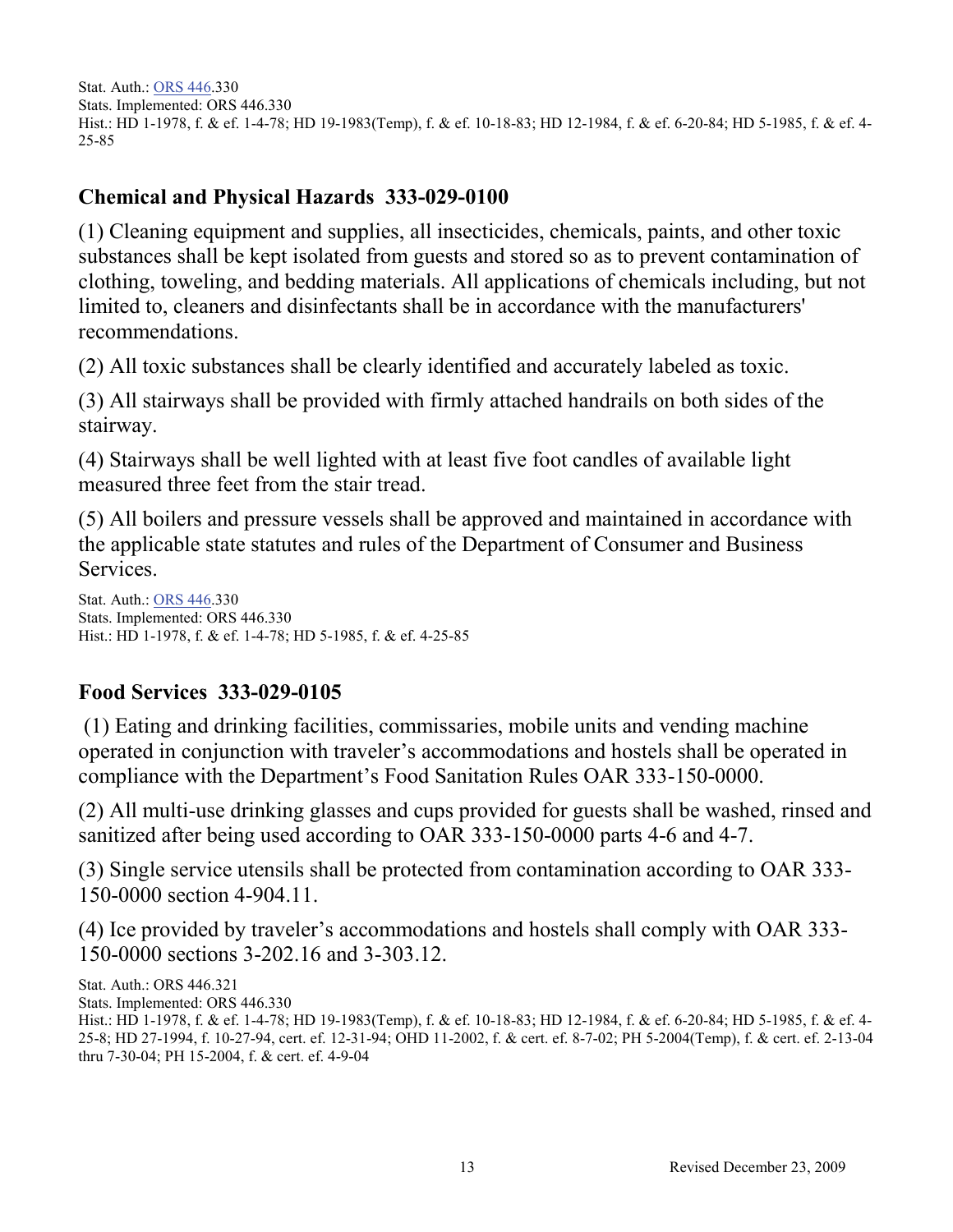#### **Lodging Unit Kitchens 333-029-0110**

(1) Lodging unit kitchens shall have:

(a) A sink suitable for dishwashing with hot and cold water. Hot water shall be at not less than one hundred forty degrees (140o) F.;

(b) A refrigerator capable of maintaining a temperature of forty-five degrees (45o) F. or less,

(2) Utensil and equipment, if supplied, shall be easily cleanable, kept in good repair, and otherwise comply with OAR 333-150-0000 parts 4-1 and 4-2.

(3) Utensils supplied in lodging units shall be washed, rinsed, and sanitized after each occupancy according to OAR 333-150-0000 parts 4-6 and 4-7, or have a notice stating "For your convenience, dishes and utensils have been washed. If you would like to further sanitize these items, please contact the manager." The sanitizing agent shall be available in the office.

Stat. Auth.: ORS 446.321 Stats. Implemented: ORS 446.330 Hist.: HD 1-1978, f. & ef. 1-4-78; HD 19-1983(Temp), f. & ef. 10-18-83; HD 12-1984, f. & ef. 6-20-84; HD 5-1985, f. & ef. 4- 25-85; HD 27-1994, f. 10-27-94, cert. ef. 12-31-94; OHD 11-2002, f. & cert. ef. 8-7-02; PH 5-2004(Temp), f. & cert. ef. 2-13- 04 thru 7-30-04; PH 15-2004, f. & cert. ef. 4-9-04

## **Fees 333-029-0115**

License fees are set by local county ordinance. Applicants for a Traveler's Accommodation or Hostel license will pay the license fee set by the LPHA for that county. If the state becomes the agency issuing the license, the applicant for a Traveler's Accommodation or Hostel license (OAR 333-029-0005 through 333-029-0110) must pay to the Oregon Public Health Division a fee of \$60.

Stat. Auth.[: ORS 446.](http://landru.leg.state.or.us/ors/446.html)321 Stats. Implemented: Hist.: HD 4-1980, f. & ef. 3-21-80; HD 19-1983(Temp), f. & ef. 10-18-83; HD 12-1984, f. & ef. 6-20-84; HD 5-1985, f. & ef. 4-25-85; HD 27-1994, f. 10-27-94, cert. ef. 12-31-94

## **Variance 333-029-0120**

(1) The Division may grant a variance from the requirements of OAR 333-029-0005 through OAR 333-029-0110 (except when in conflict with other Administrative Rules of the Division or other State Agencies) as follows:

(a) Where it is demonstrated to the satisfaction of the Division that strict compliance with the rule would be highly burdensome or impractical due to special conditions or cause;

(b) Where the public or private interest in the granting of the variance is found by the Division to clearly outweigh the interest of the application of uniform rules; and